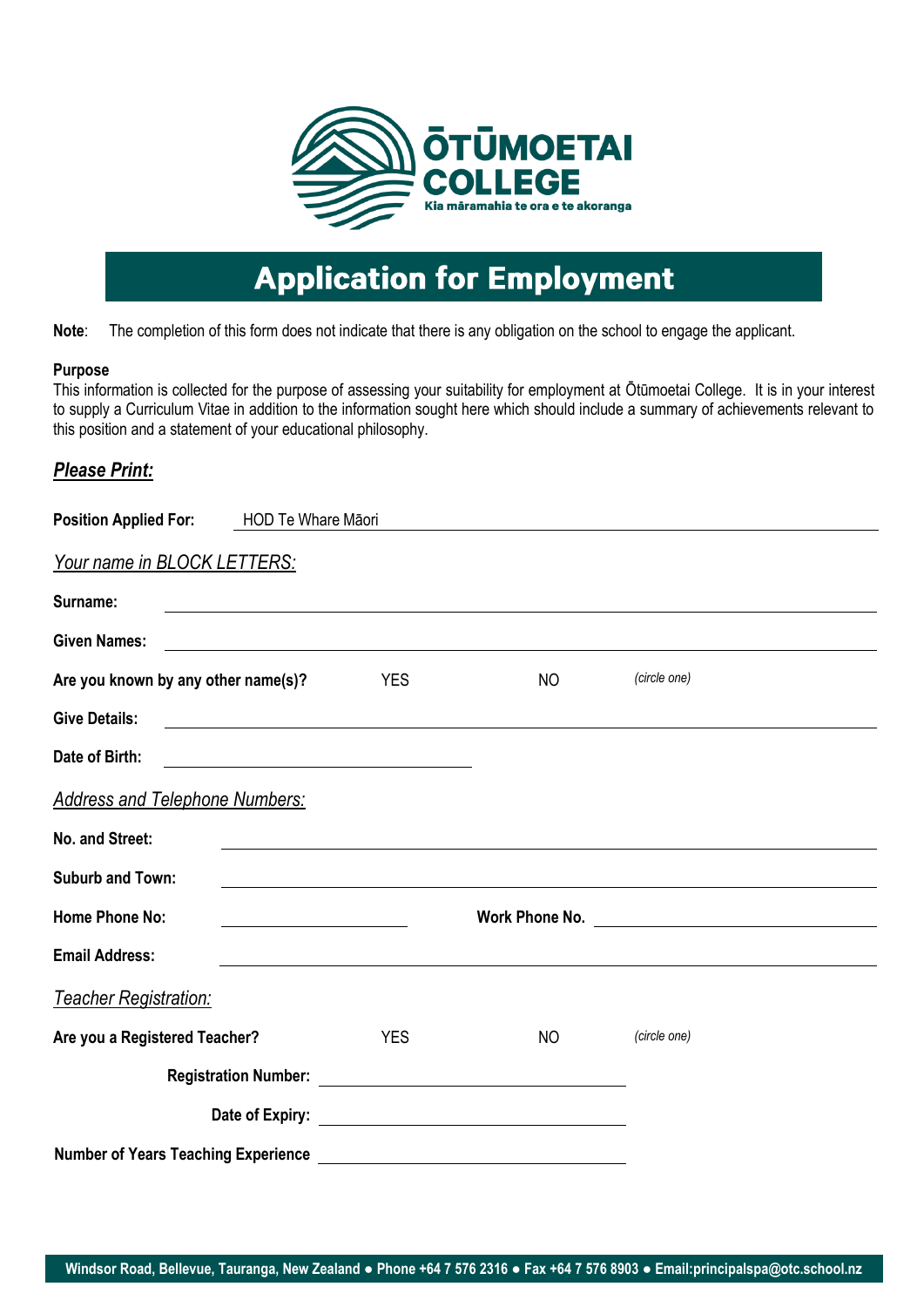| Education: (including University, further education, etc where applicable)   |                                                                                                                                                                                                                                               |            |    |              |
|------------------------------------------------------------------------------|-----------------------------------------------------------------------------------------------------------------------------------------------------------------------------------------------------------------------------------------------|------------|----|--------------|
| <b>University Qualification(s):</b>                                          |                                                                                                                                                                                                                                               |            |    |              |
|                                                                              |                                                                                                                                                                                                                                               |            |    |              |
| <b>College of Education Qualifications:</b>                                  |                                                                                                                                                                                                                                               |            |    |              |
|                                                                              |                                                                                                                                                                                                                                               |            |    |              |
| <b>Diploma of Teaching Specialising in:</b>                                  | <u> 1989 - Johann John Stein, markin fan it fjort fan it fjort fan it fjort fan it fjort fan it fjort fan it fjort </u>                                                                                                                       |            |    |              |
| Ability to teach<br>(if applicable):                                         |                                                                                                                                                                                                                                               |            |    |              |
| Subject:<br>eg Chemistry <b>compared to the compare</b>                      |                                                                                                                                                                                                                                               |            |    |              |
| Year Level:<br>eg Year 13                                                    |                                                                                                                                                                                                                                               |            |    |              |
| <b>Employment History:</b><br><b>Present or Most Recent Employer:</b>        | <b>To:</b> the contract of the contract of the contract of the contract of the contract of the contract of the contract of the contract of the contract of the contract of the contract of the contract of the contract of the cont           |            |    |              |
|                                                                              |                                                                                                                                                                                                                                               |            |    |              |
|                                                                              | School: Example 2014 and 2014 and 2014 and 2014 and 2014 and 2014 and 2014 and 2014 and 2014 and 2014 and 2014                                                                                                                                |            |    |              |
|                                                                              |                                                                                                                                                                                                                                               |            |    |              |
|                                                                              |                                                                                                                                                                                                                                               |            |    |              |
|                                                                              |                                                                                                                                                                                                                                               |            |    |              |
|                                                                              |                                                                                                                                                                                                                                               |            |    |              |
| your present employer for the purposes of reference checking?                | For the purposes of compliance with the Privacy Act 1993 do you consent to the school contacting                                                                                                                                              | <b>YES</b> | NO | (circle one) |
| referees for the purpose of reference checking?                              | Do you consent to the school contacting other current or former colleagues other than your three listed                                                                                                                                       | <b>YES</b> | NO | (circle one) |
| <b>Next Most Recent Employer:</b>                                            | From:<br><u> The Common State of the Common State of the Common State of the Common State of the Common State of the Common State of the Common State of the Common State of the Common State of the Common State of the Common State of </u> |            |    |              |
|                                                                              |                                                                                                                                                                                                                                               |            |    |              |
|                                                                              |                                                                                                                                                                                                                                               |            |    |              |
| Have you fulfilled all the contractual obligations of your present position? |                                                                                                                                                                                                                                               |            |    | (circle one) |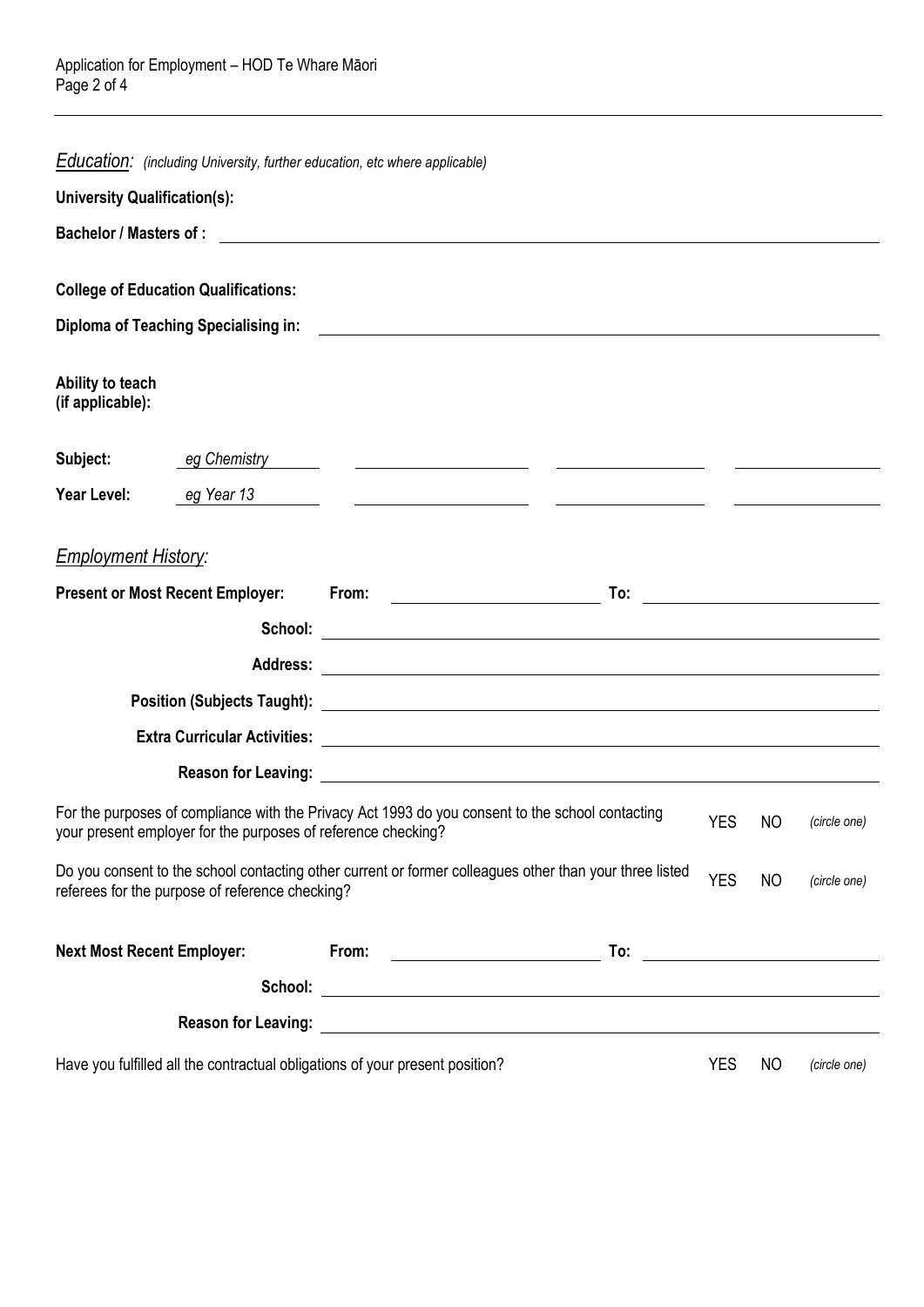*Referees: (Give name, address and telephone numbers of at least THREE Referees)*

| <b>Name</b>                                                                                                                                                                                                                    | <b>Position</b><br><b>Address</b> |                                                                                                                                                                                                                                | Tel No.    |                |              |  |  |
|--------------------------------------------------------------------------------------------------------------------------------------------------------------------------------------------------------------------------------|-----------------------------------|--------------------------------------------------------------------------------------------------------------------------------------------------------------------------------------------------------------------------------|------------|----------------|--------------|--|--|
|                                                                                                                                                                                                                                |                                   |                                                                                                                                                                                                                                |            |                |              |  |  |
|                                                                                                                                                                                                                                |                                   |                                                                                                                                                                                                                                |            |                |              |  |  |
|                                                                                                                                                                                                                                |                                   |                                                                                                                                                                                                                                |            |                |              |  |  |
|                                                                                                                                                                                                                                |                                   |                                                                                                                                                                                                                                |            |                |              |  |  |
| If your application is successful, when are you able to commence employment?                                                                                                                                                   |                                   |                                                                                                                                                                                                                                |            |                |              |  |  |
| I consent to the school seeking verbal or written information about me from representatives of my<br><b>YES</b><br><b>NO</b><br>previous employers and / or referees and authorise the information sought to be released.      |                                   |                                                                                                                                                                                                                                |            |                |              |  |  |
| This is necessary for compliance with the Privacy Act                                                                                                                                                                          |                                   |                                                                                                                                                                                                                                |            |                |              |  |  |
| If YES                                                                                                                                                                                                                         | Signature Signature               | Date: the contract of the contract of the contract of the contract of the contract of the contract of the contract of the contract of the contract of the contract of the contract of the contract of the contract of the cont |            |                |              |  |  |
| General:                                                                                                                                                                                                                       |                                   |                                                                                                                                                                                                                                |            |                |              |  |  |
| Have you been convicted of a criminal offence?<br><b>YES</b><br>NO<br>(circle one)                                                                                                                                             |                                   |                                                                                                                                                                                                                                |            |                |              |  |  |
| <b>YES</b><br>Are you awaiting the hearing of charges in a civil or criminal court of law?                                                                                                                                     |                                   |                                                                                                                                                                                                                                |            |                | (circle one) |  |  |
| <b>YES</b><br>Do you have a current driver's licence?                                                                                                                                                                          |                                   |                                                                                                                                                                                                                                |            |                | (circle one) |  |  |
| Driver's Licence No:: Note that the state of the state of the state of the state of the state of the state of the state of the state of the state of the state of the state of the state of the state of the state of the stat |                                   |                                                                                                                                                                                                                                |            |                |              |  |  |
| <b>Residential Status:</b>                                                                                                                                                                                                     |                                   |                                                                                                                                                                                                                                |            |                |              |  |  |
| Are you a citizen of New Zealand?<br><b>YES</b><br>NO<br>(circle one)                                                                                                                                                          |                                   |                                                                                                                                                                                                                                |            |                |              |  |  |
| <b>YES</b><br>If yes, can you produce evidence if required?<br>NO.<br>(circle one)                                                                                                                                             |                                   |                                                                                                                                                                                                                                |            |                |              |  |  |
| If no, do you have the right of permanent residence?                                                                                                                                                                           |                                   |                                                                                                                                                                                                                                | <b>YES</b> | N <sub>O</sub> | (circle one) |  |  |
| If no, do you have a work permit (production of a Passport is required for verification)?                                                                                                                                      | <b>YES</b><br>NO                  | (circle one)                                                                                                                                                                                                                   |            |                |              |  |  |